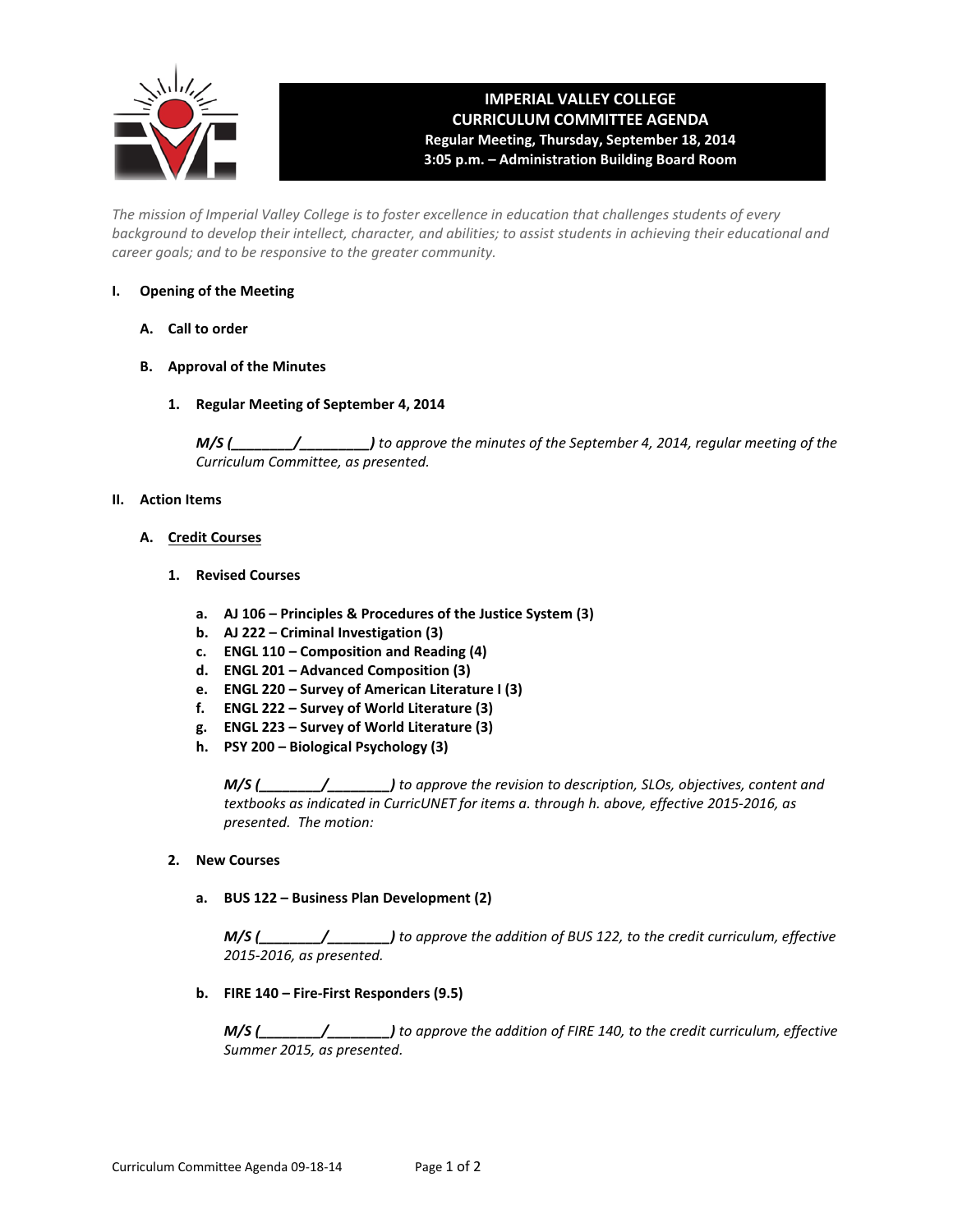#### **B. Distance Education Courses – Addendum Documentation**

#### **a. GEOL 130 – Climate Studies (3)**

*M/S (\_\_\_\_\_\_\_/\_\_\_\_\_\_\_\_) to approve the Distance Education Addendum for GEOL 130, effective 2015-2016, to provide greater access and allow the inclusion of all modalities of learning, as presented. The motion:*

#### **C. Catalog Textual Items**

#### **1. Institutional Student Learning Outcomes (2014-2015 Catalog, p.10)**

*M/S (\_\_\_\_\_\_\_\_/\_\_\_\_\_\_\_\_) to approve the revision to the Institutional Student Learning Outcomes statements (2014-2015 Catalog, p.10), effective 2015-2016, as presented. The motion:*

#### **III. Discussion Items**

**1. Program Pathways**

#### **IV. Information Items**

**1. Course lists for timeline review**

#### **V. Other Items**

- **1. Inactivated courses – reminder to review and take action**
- **VI. Next Regular Meeting: OCTOBER 2, 2014, 3:05pm in the Board Room**

#### **VII. Adjournment**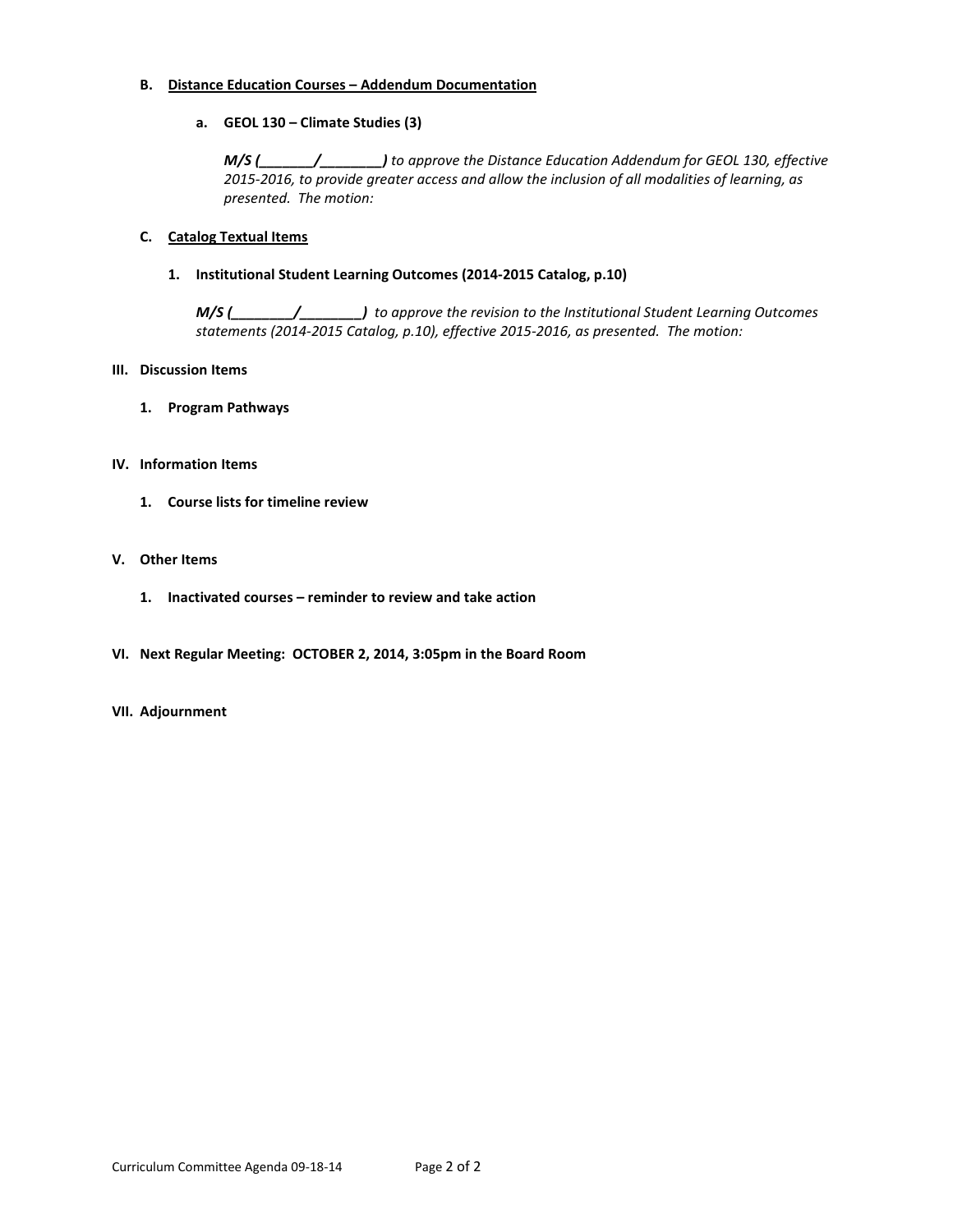

# **IMPERIAL VALLEY COLLEGE CURRICULUM COMMITTEE MINUTES (Unadopted) Regular Meeting, Thursday, September 4, 2014**

**3:05 p.m. –Board Room**

| Present:            | ⊠Nicholas Akinkuoye       | ⊠Craig Blek            | ⊠Susan Carreon         | □David Drury                          |
|---------------------|---------------------------|------------------------|------------------------|---------------------------------------|
|                     | <b>⊠Kathleen Dorantes</b> | <b>⊠Gaylla Finnell</b> | <b>ØDaniel Gilison</b> | □ Carol Hegarty                       |
|                     | ⊠Allyn Leon               | $\Box$ Jose Lopez      | $\Box$ Norma Nava      | ⊠Norma Nunez                          |
|                     | ⊠James Patterson          | <b>⊠Frank Rapp</b>     | ⊠Jose Ruiz             | ⊠ASG Representative<br>Lidia Zambrano |
|                     | <b>⊠Ed Scheuerell</b>     | ⊠Veronica Soto         | $\Box$ Kevin White     | $\Box$ Cathy Zazueta                  |
|                     |                           |                        |                        |                                       |
| <b>Consultants:</b> | ⊠Tina Aguirre             | $\Box$ Gloria H        | ⊠Ted Cesar             | ∃Becky Green                          |
|                     | □Todd Finnell             | $\Box$ Jill Nelipovich | ⊠James Patterson       | $\Box$ Efrain Silva                   |
|                     |                           |                        |                        |                                       |
| <b>Visitors:</b>    |                           |                        |                        |                                       |
|                     |                           |                        |                        |                                       |
| <b>Recorder:</b>    | Dixie Krimm               |                        |                        |                                       |

#### **I. Opening of the Meeting**

#### **A. Call to order**

Frank Rapp called the regular meeting of the Imperial Valley College Curriculum Committee to order at 3:06 pm on Thursday, September 4, 2014.

#### **B. Approval of the Minutes**

### **1. Regular Meeting of May 1, 2014**

*M/S/C (Nunez/Gilison) to approve the minutes of the May 1, 2014, regular meeting of the Curriculum Committee, as presented.* 

#### **II. Action Items**

#### **A. Rubric**

- **1. New Rubrics**
	- **a. MA – Medical Assistant**
	- **b. PHT – Pharmacy Technician**

*M/S (Carreon/Blek) to approve the addition of the course subject rubrics MA and PHT, effective 2015-2016. The motion carried.*

Susan explained that this change will facilitate more accurate data gathering for program review. It will also be more consistent with other colleges with similar programs and provide more clarity for students in these programs.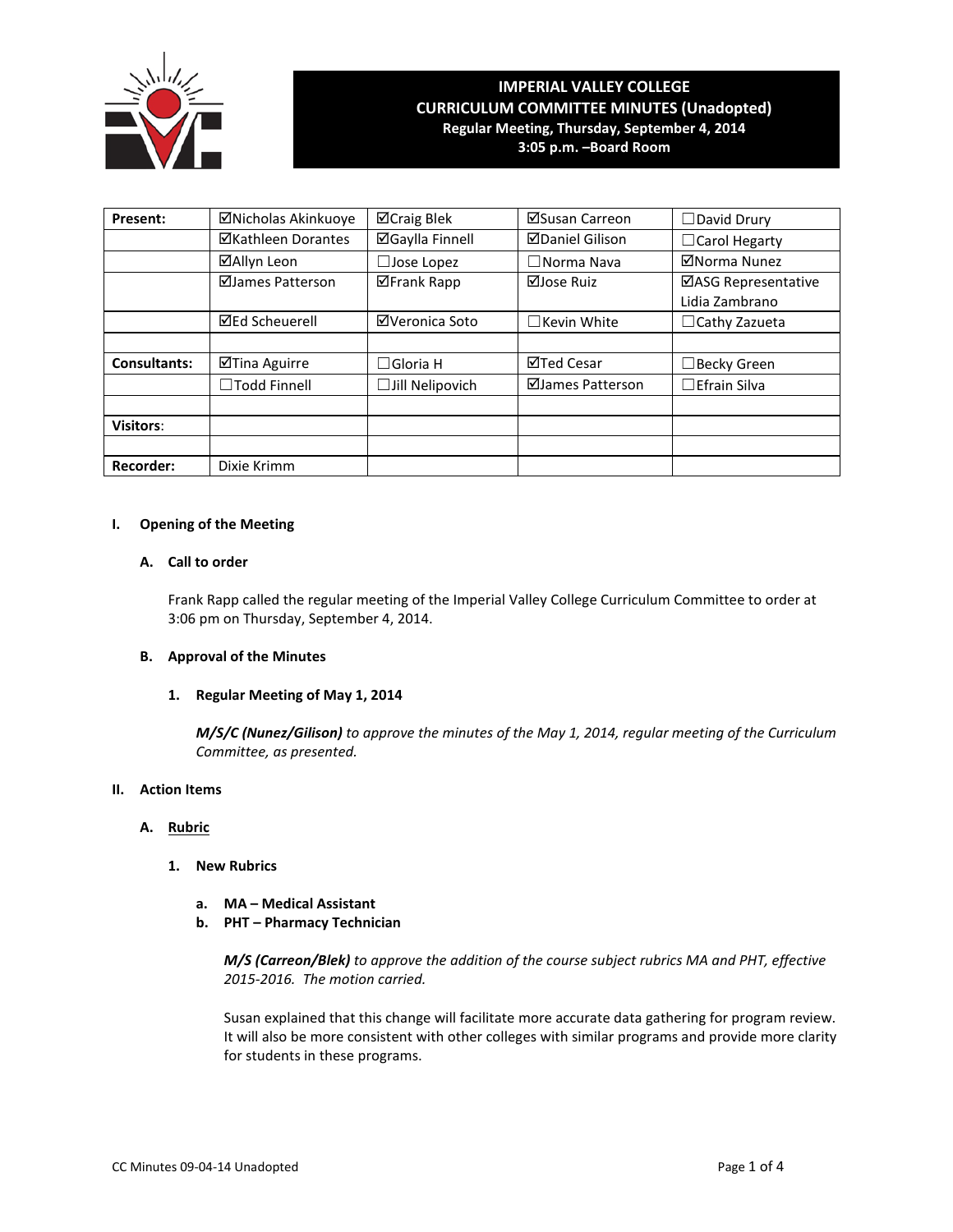#### **B. Credit Courses**

- **1. Inactivated Courses**
	- **a. DA 101 – Introduction to Dental Assisting (3)**
	- **b. DA 102 – Beginning Radiology (3)**
	- **c. DA 103 – Dental Materials for the Dental Assistant (3)**
	- **d. DA 104 – Occupational Health for the Dental Assistant (1)**
	- **e. DA 105 – Introduction to Chairside Dental Assisting (2)**
	- **f. DA 106 – Dental Specialties (2)**
	- **g. DA 107 – Advanced Dental Assisting (2)**
	- **h. DA 108 – Practice Management for the Dental Assistant (3)**
	- **i. DA 109 – Clinical Dental Experiences (3)**
	- **j. DA 110 – Ethics and Jurisprudence (1)**
	- **k. DA 111 – Dental Assisting Seminar (2)**
	- **l. DA 112 – Dental Health Education (2)**

*M/S/C (Carreon/Nunez) to approve the inactivation of items a. through l. above, for no more than 3 years, effective 2015-2016, as presented. The motion carried.*

- **2. Revised Courses**
	- **a. CIS 101 – Introduction to Information Systems (3)**
	- **b. NURS 224 – Psychiatric & Mental Health Nursing (2)**
	- **c. NURS 225 – Psychiatric & Mental Health Nursing Application (1)**

*M/S/C (Gilison/Soto) to approve the textbook revision for CIS 101, NURS 224, and NURS 225, effective 2014-2015, as presented. The motion carried.*

- **d. ANTH 120 – Introduction to Archaeology (3)**
- **e. ART 222 – Drawing IV (3)**
- **f. BUS 010 – Practical Accounting (3)**
- **g. THEA 100 – Introduction to Theatre (3)**

*M/S/C (Soto/Leon) to approve the revision to description and/or objectives and/or content and/or textbook for ANTH 120, ART 222, BUS 010, and THEA 100, effective 2015-2016, as presented. The motion carried.*

**h. NURS 107 – Nursing Fundamentals (6)**

*M/S/C (Leon/Carreon) to approve the revision of materials fee from \$75 to \$150 for NURS 107, effective 2015-2016, as presented. The motion carried.*

Susan explained that the students already receive materials of that value that they take with them and that there were grant funds in the past that allowed the department to cover a portion of those costs but those funds have now expired.

### **C. Approval of 2014 – 15 Meeting Calendar**

*M/S/C (Gilison/Leon) to approve the Curriculum Committee meeting calendar for the 2014 – 2015 academic year, as presented. The motion carried.* 

Regarding catalog deadline: proposal items must be on the agenda of the December meeting to meet the catalog deadline.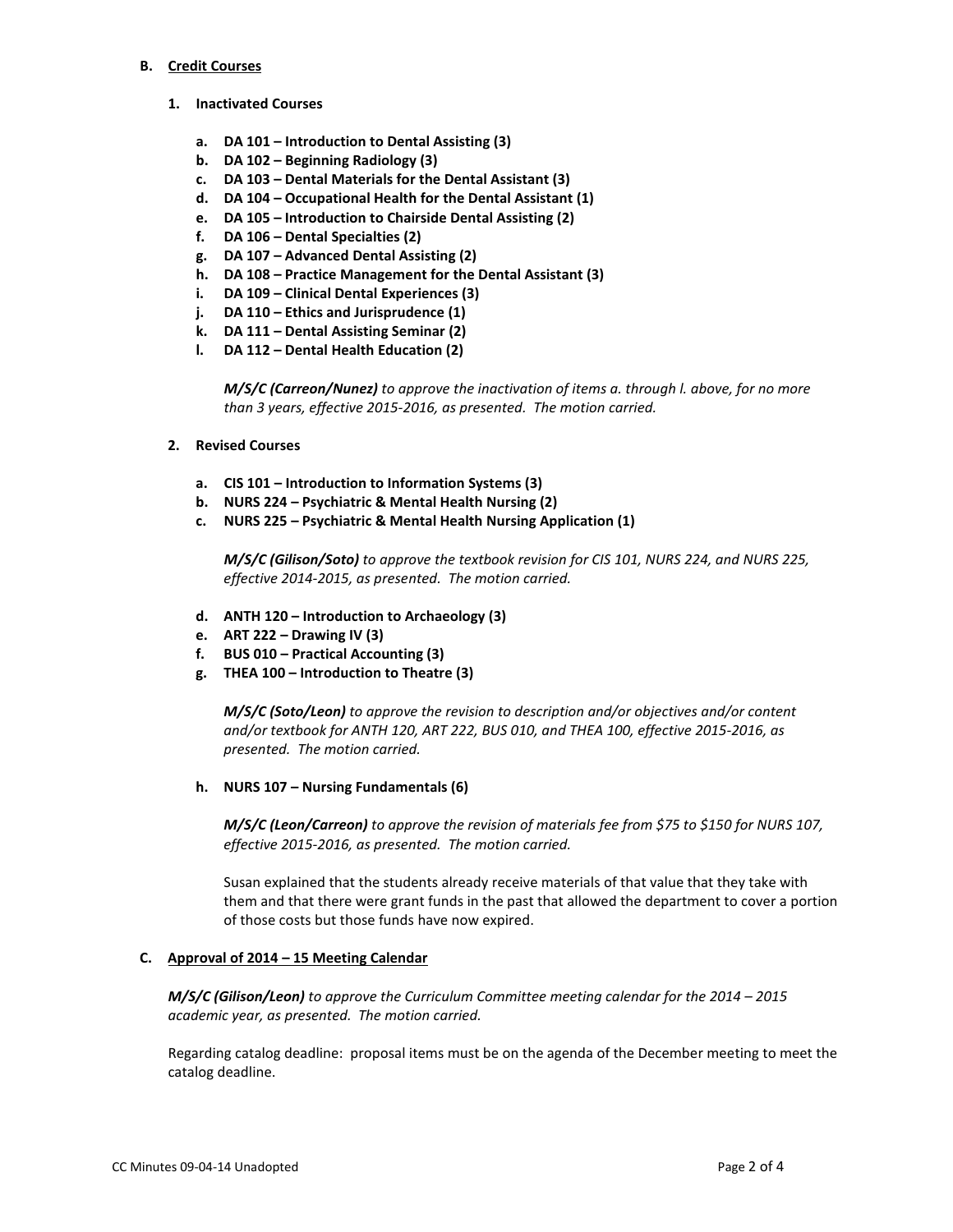#### **III. Discussion Items**

#### **1. Inactivated courses**

The list of inactivated credit and noncredit course was presented. Departments were asked to review the list and recommend those courses for deletion or reactivation.

- The inactive courses are no longer available to revise in CurricUNET since inactivation places them in historical status.
- If the department chooses to delete a course they should notify Frank Rapp and Dixie Krimm so that the course can be included on the next appropriate meeting agenda. Once approved through the appropriate process the deletion will be noted on the historical document in CurricUNET.
- To reactivate a course the department must conduct a full review of the course. Chancellor's Office approval would be required prior to the offering of the course.
- The information from the historical document can be used to reactivate the course, please contact Dixie Krimm for assistance.

### **2. Course review timeline**

The spreadsheet for course review was presented. Frank informed the committee that it is important to have a review cycle to assure that courses are reviewed in a timely manner.

- Dixie asked the committee for suggestions or comments regarding the information contained in the spreadsheet and stated that she would provide a legend on the document to explain the CB codes included on the document.
- The committee was asked how they would like the courses divided and it was agreed to split them alphabetically in thirds to be reviewed one third each year for three years on continuous rotation. The committee agreed to revisit and make changes to this process as needed.
- The spreadsheet will be used to provide documentation of the Last COR Revision and the Last Department Review dates even if there were no changes needed to the COR.
- The committee discussed textbook revision requirements. Since UCs required textbooks to be no more than 5 years old it would cause every course to be revised for textbooks at a minimum of every 5 years. This would only be the case for courses that were UC transferrable and it is acceptable for a text to be older if there is sufficient justification provided. C-ID is also checking textbooks but again those courses are CSU/UC transferable.

### **3. Update to AP 4020 – Program, Curriculum and Course Development**

Committee membership discussed the procedure for the following updates.

- The Public Safety Department Chair voting member designation was removed as that position no longer exists.
- Matriculation was replaced with Student Success and Support Program under Consultants and Technical Review Committee membership.
- Reference to Stand-Alone Course approval was removed as local approval of Stand Alone Courses is no longer accepted. All courses will be subject to full review at the Chancellor's Office. *Assembly Bill 1029, amended California Education Code (CEC), sections 70901 and 70902, with a January 1, 2014 sunset date of community college districts delegated authority to approve and offer non-degree-applicable credit courses and degree-applicable credit courses which are not part of an approved educational program (commonly known as "stand-alone" courses).*
- The Technical Review Committee meets "as needed".
- Update to Curriculum Specialist title.
- Revision to the process following Board approval due to Chancellor's Office system restructure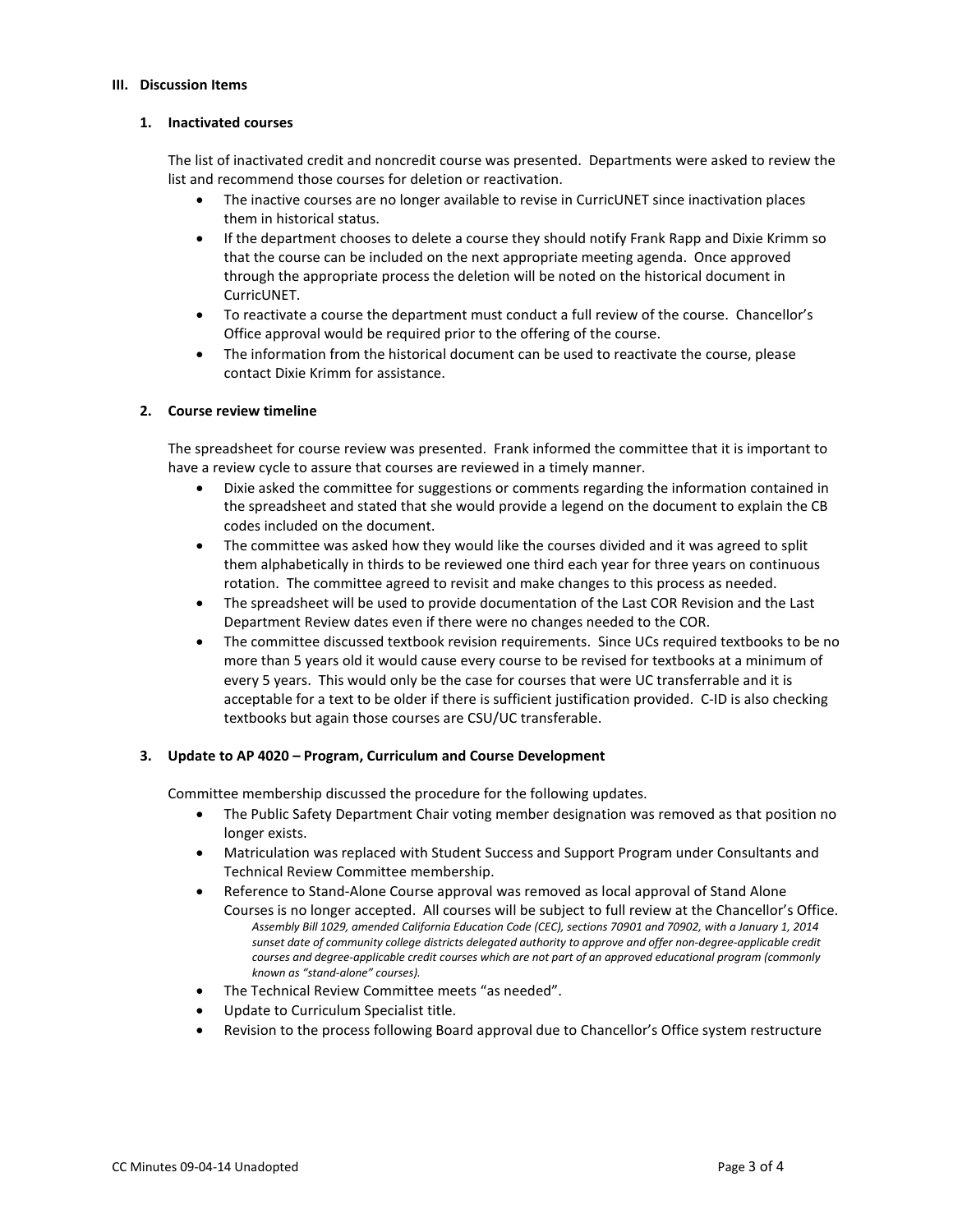#### **4. Self-Evaluation Form**

Frank reviewed the self-evaluation form that was requested to be submitted to Academic Senate as soon as possible.

- The committee recommended two additional objectives: Approval of Program Pathways and Completion of prerequisite and recommended preparation review.
- They also requested all committee meeting dates be added.

#### **IV. Information Items**

#### **1. Curriculum Institute Update**

Frank explained that as a new curriculum chair there was much to learn and an abundance of information provided at the Institute including topics such as AB86, ADT's, C-ID, and course coding. He also stated that he believes that our role should focus on educating students beyond the earning of a degree.

Dr. Nicholas stated that he attended a workshop on AB86 which provided an overview and suggestions of ways to assist in making curricular decisions. He will be attending an AB86 summit in Sacramento in early October.

Dixie provided highlights on workshops attended (please see notes attached). Of high priority are the continued course revisions to meet C-ID requirements since they have a direct impact on the Associate Degrees for Transfer.

#### **V. Other Items**

- **VI. Next Regular Meeting: SEPTEMBER 18, 2014, 3:05pm in the Board Room.**
- **VII. The meeting adjourned at 4:06 p.m.**

In accordance with the Ralph M. Brown Act and SB 751, minutes of the IVC Curriculum Committee record the votes of all committee members as follows: (1) Members recorded as absent are presumed not to have voted; (2) the names of members voting in the minority or abstaining are recorded; (3) all other members are presumed to have voted in the majority.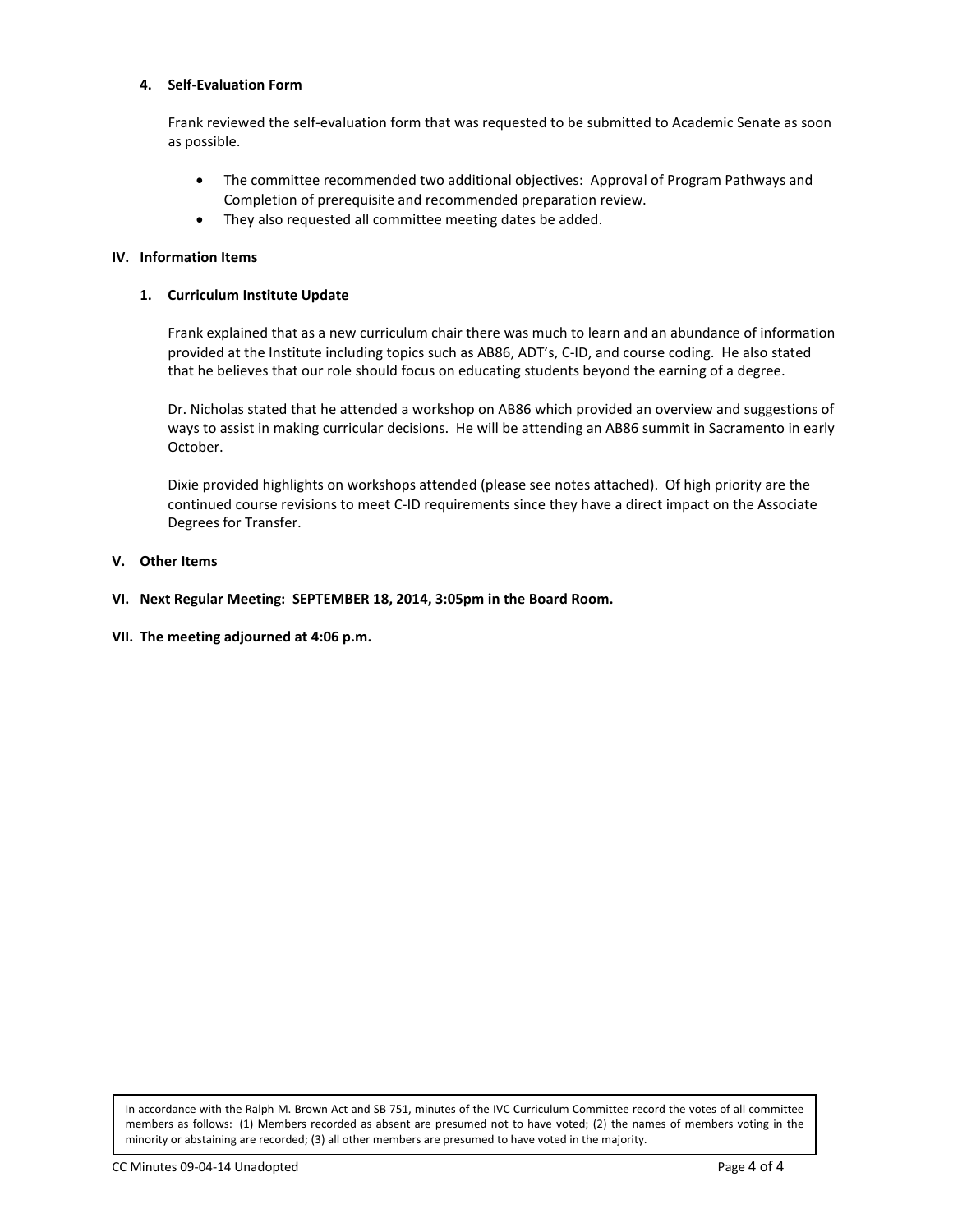**CATALOG CHANGES** Action of Curriculum Committee Date of Meeting:

================================================================================== *NOTE: This form is to be used to revise textual catalog information.* 

#### **Proposed change in catalog information EFFECTIVE YEAR** 2015-2016

ACTION REQUESTED: To add additional information to the Institutional Learning Outcomes section page 10.

JUSTIFICATION: To provide description, goal, and more comprehensive definition points.

CURRENT LOCATION: Page 10 \_\_\_\_\_\_\_\_\_General Catalog Page(s): Page(s) 10

#### **Institutional Student Learning Outcomes**

#### **1. Communication Skills**

Definition: Communication is the activity of conveying information through the exchange of ideas and information through speech, visuals, signals/symbols, writing, or behavior. It's the meaningful exchange of information from one person to another. Communication may be intentional or unintentional and may take linguistic or nonlinguistic forms.

Goal: Students will develop effective communication skills for diverse situations.

Students will be able to:

- Recognize that communication and expression may be written or oral, verbal or nonverbal, informational or artistic.
- Develop analytical reading, writing, speaking, and listening skills including evaluation, synthesis, and research.
- Create substantially error-free writing using appropriate vocabulary.
- Convey ideas clearly, accurately and logically.
- Recognize cultural differences in communication and nonverbal cues. Speak effectively to deliver focused and coherent presentations.
- Apply interpersonal communication skills to work in a team structure.

#### **2. Critical Thinking**

Definition: Critical thinking is the disciplined process of actively analyzing, synthesizing, and evaluating information gathered from observation, reasoning, and communication, used to draw conclusions and take action.

Goal: Students will be able to gather and synthesize relevant information, evaluate alternatives, and implement creative and effective solutions.

Students will be able to:

- Define and analyze problems clearly.
- Think independently, creatively, logically, and effectively.
- Apply appropriate problem-solving methods.
- Analyze and synthesize information from multiple perspectives.
- Identify purpose and bias in communication.
- Identify further problems for study.

#### **3. Personal Responsibility**

Definition: Personal responsibility is the development of one's personal character and skills designing a life that honors values and purpose. It includes recognizing that the choices and obligations we make in life impact us and others mentally, physically, and emotionally. Personal responsibility includes learning how to respond wisely to opportunities and challenges. It can also involve learning how to recognize and correct mistakes; monitor and judge our own actions and motivations; and develop respect for ourselves and others.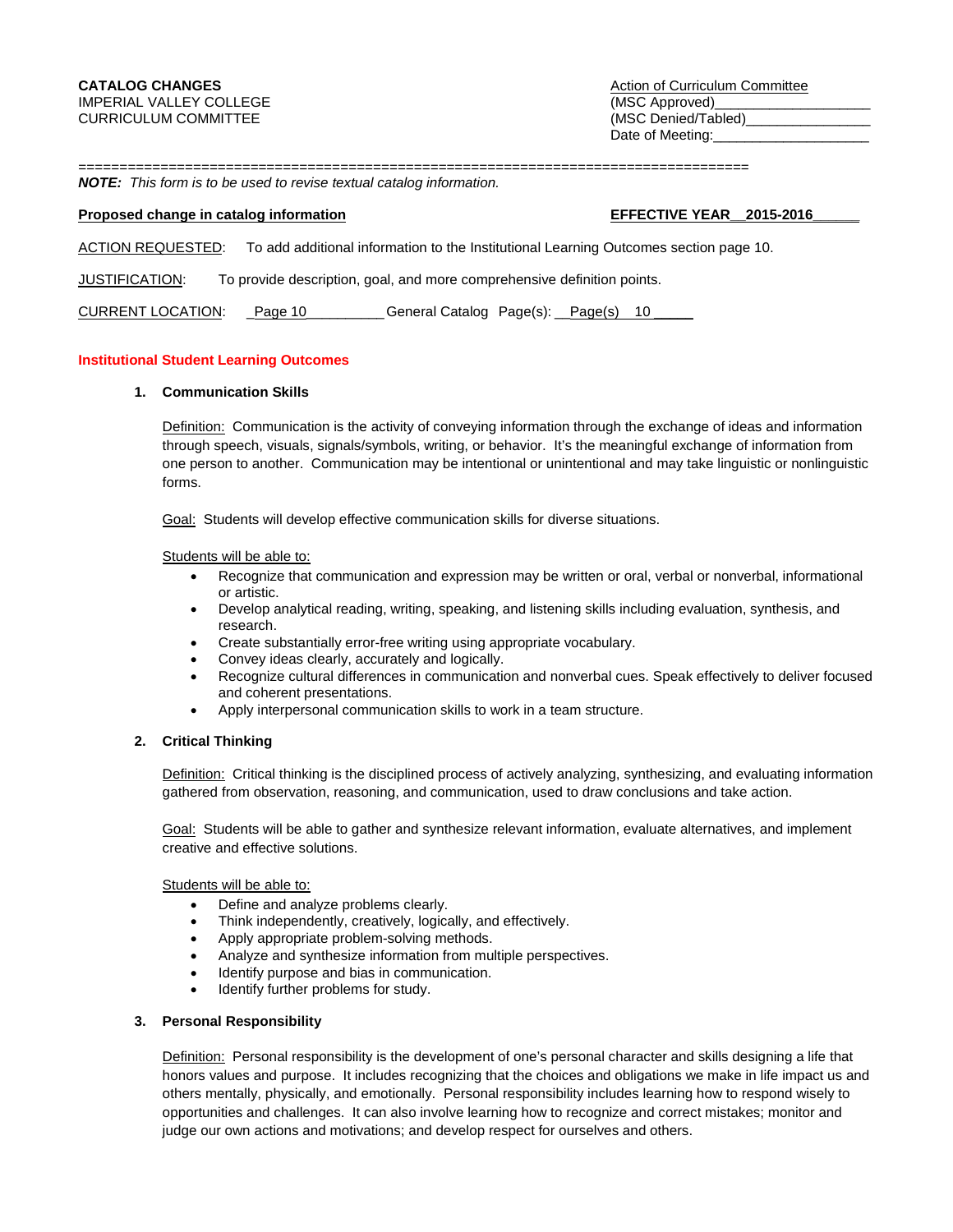Goal: Students will become independent learners who understand and demonstrate the lifelong skills necessary for physical, social, economic, mental, and emotional health.

Students will be able to:

- Set clear personal, educational, and career goals. Identify and implement lifestyle choices that promote self-reliance, financial literacy, and physical, mental/emotional, and social health.
- Develop a strong work ethic consciously doing one's very best. This includes the practice of honesty and ethical behavior in the academic environment and effective time management that honors the self and others.
- Recognize and act on the obligation to form one's own judgment and engage diverse perspectives as a resource for learning, citizenship, and work.
- Develop and demonstrate reasoning in ways that incorporates ethics, goals, and priorities.
- Demonstrate intellectual exploration skills to include the use of all available resources.
- Develop and use a clear set of values and an ethical framework in their personal, educational, and professional endeavors.
- Demonstrate an understanding of the diversity of human perspectives, along with the causes and effects of individual decisions and actions.

#### **4. Information Literacy**

Definition: Information literacy is the ability to identify an information need, and locate, analyze, evaluate, and effectively use that information. Information literacy forms the basis for lifelong learning. It is common to all disciplines, to all learning environments, and to all levels of education.

Goal: Students will know when information is needed and have the ability to locate, analyze, evaluate, and effectively use it.

Students will be able to:

- Determine the nature and extent of information needed.
- Access print and electronic information technologies.
- Use appropriate search strategies to access information.
- Critically evaluate the accuracy, credibility and relevance of sources and information.
- Coherently, ethically and legally incorporate information into projects and assignments.
- Effectively utilize libraries as a multiplatform information resource.

#### **5. Global Awareness**

Definition: Global awareness is the acknowledgement that we live and work with people with diverse backgrounds. It includes an understanding of how the individual fits within evolving social, cultural, and economic contexts at global, national, and local levels.

Goal: Students will define and understand their role and responsibilities as global citizens

Students will be able to:

- Compare and contrast groups of different backgrounds, beliefs, appearances, and lifestyles.
- Analyze and synthesize cultural products (e.g., art, literature, newspaper articles, and cinema).
- Communicate, interact, and work with individuals from other cultural and ethnic groups.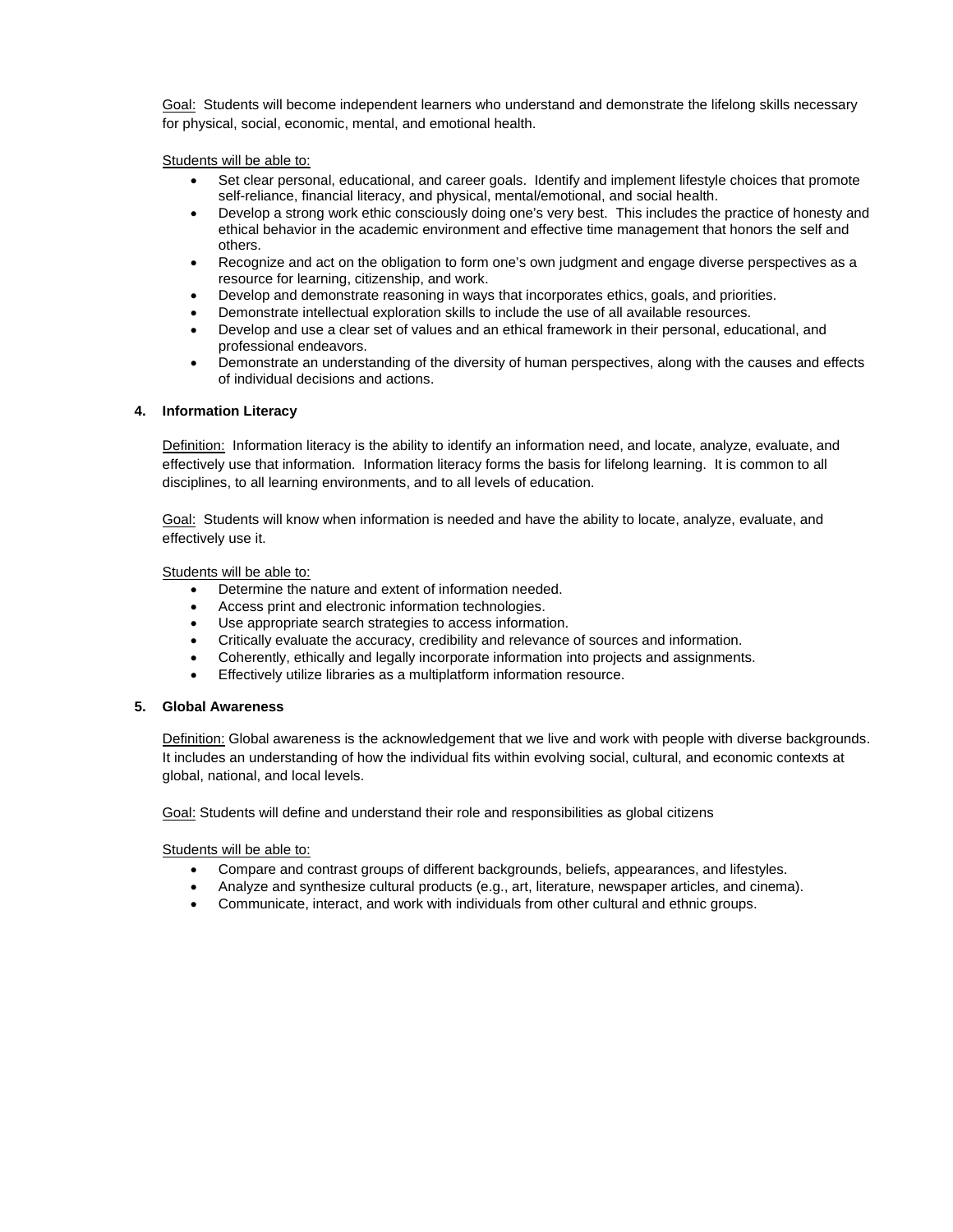

# **Administration of Justice**

# **Associate Degree for Transfer**

## **Program Description**

Administration of Justice involves the study of the theory and practice of law enforcement, police work, courts and corrections systems. The core and elective courses provide the student with a base of knowledge and proficiency in the multidisciplinary examinations of crime, crime control, the justice process, and justice institutions. The discipline addresses definitions, causations, prevention, investigation, legal process, treatment, rehabilitation, and research relating to crime and justice as well as the institutions of the justice system and their administration.

## **Career Opportunities**

Gainful Employment: http://www.imperial.edu/students/financial-aid-and-scholarships/gainful-employment-and-state-license-information/

## **Transfer Preparation**

Associate degrees require the completion of certain general education courses. Transfer programs may require the completion of additional coursework depending on the institution. It is advisable to meet with an academic counselor for more information.

### **Associate Degree Course Sequence**

The schedule below is based on a fall semester start and completion of appropriate pre-requisites.

| <b>Fall</b><br>1 <sup>st</sup> Semester | AJ100       | ENGL110* | <b>SPCH100</b> | SOC101     | <b>POLS102</b> |
|-----------------------------------------|-------------|----------|----------------|------------|----------------|
| Units $(16)$                            |             |          |                |            |                |
| Requirement                             | <b>IIIA</b> | AZ.      | A1             | $IIIC + D$ |                |

| Spring<br>2 <sup>nd</sup> Semester | AJ102       | $MATH119*$  | Arts | Physical Science~ | Life-Long<br>Understanding and<br>Development |
|------------------------------------|-------------|-------------|------|-------------------|-----------------------------------------------|
| Units $(16)$                       |             |             |      |                   |                                               |
| Requirement                        | <b>IIIA</b> | $IIIC + B4$ | ◡⊥   | <b>B1</b>         |                                               |

| <b>Fall</b><br>3 <sup>rd</sup> Semester | AJ MAJOR<br>AREA B | AJ MAJOR<br>AREA C | <b>Humanities</b> | Life Science~ | Elective needed to<br>reach 60 units |
|-----------------------------------------|--------------------|--------------------|-------------------|---------------|--------------------------------------|
| Units $(15)$                            |                    |                    |                   |               |                                      |
| Requirement                             | <b>IIIB</b>        | <b>IIIC</b>        |                   | <b>B2</b>     |                                      |

| Spring<br>I <sup>th</sup> Semester | AJ MAJOR<br>ARFA B | Communication and<br><b>Analytical Thinking</b> | Arts or<br><b>Humanities</b> | HIST120 or 121 | Elective (if needed<br>to reach 60 units) |
|------------------------------------|--------------------|-------------------------------------------------|------------------------------|----------------|-------------------------------------------|
| Units $(13)$                       |                    |                                                 |                              |                |                                           |
| Requirement                        | IIIB               | A <sub>3</sub>                                  | C1/C2                        |                |                                           |

Total Units: 60

~At least one course should include a lab.

\*Enrollment in college level English and Mathematics courses requires appropriate placement scores on assessment tests and/or completion of the appropriate prerequisite coursework. All students should see a counselor for a customized Student Education Plan (SEP) before enrolling in college courses. The SEP provides students with individually appropriate course recommendations and planning by taking into account each student's assessment results and course completion history.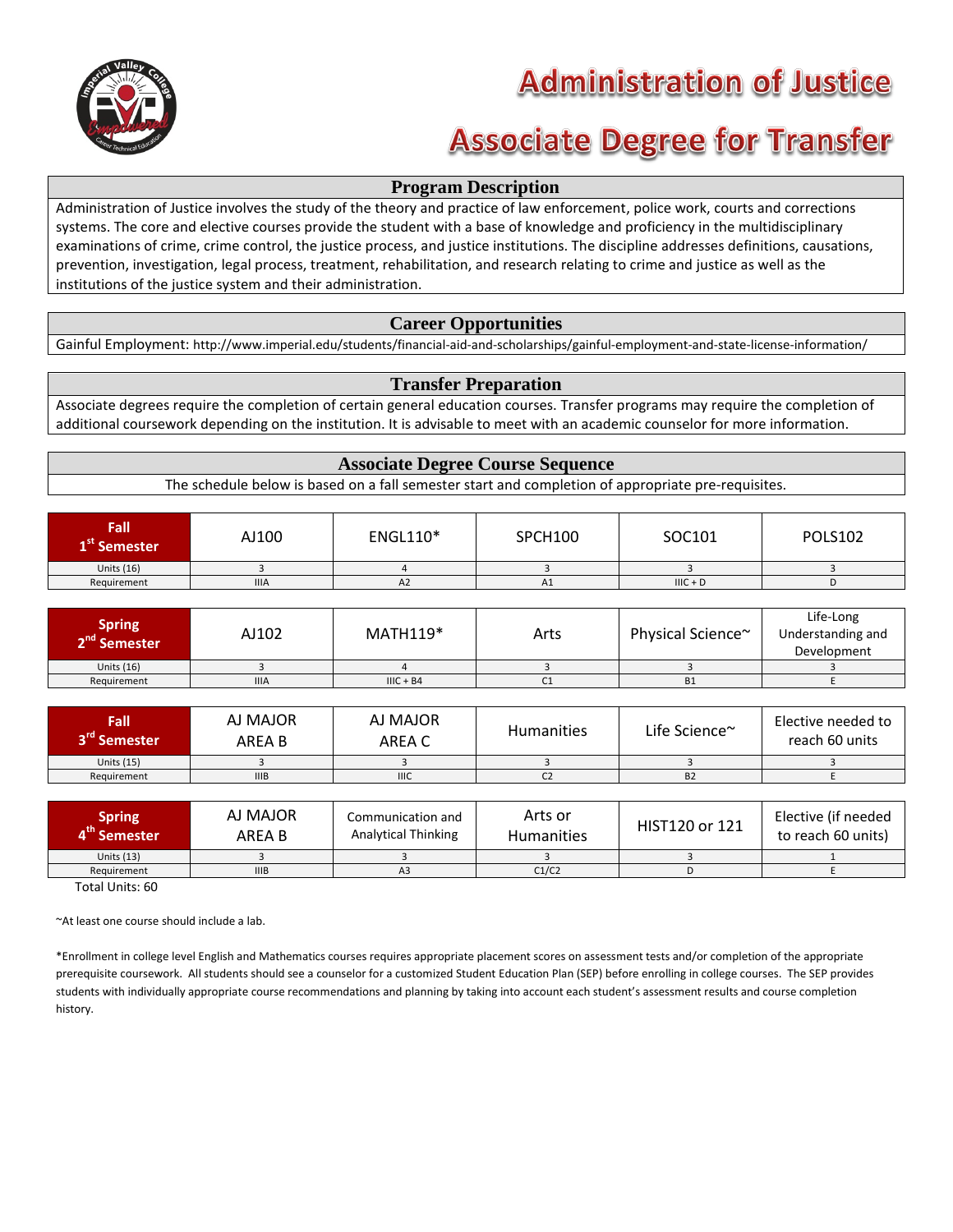

# **Administration of Justice**

# **Associate Degree**

## **Program Description**

Administration of Justice involves the study of the theory and practice of law enforcement, police work, courts and corrections systems. The core and elective courses provide the student with a base of knowledge and proficiency in the multidisciplinary examinations of crime, crime control, the justice process, and justice institutions. The discipline addresses definitions, causations, prevention, investigation, legal process, treatment, rehabilitation, and research relating to crime and justice as well as the institutions of the justice system and their administration.

## **Career Opportunities**

Gainful Employment: http://www.imperial.edu/students/financial-aid-and-scholarships/gainful-employment-and-state-license-information/

## **Transfer Preparation**

Associate degrees require the completion of certain general education courses. Transfer programs may require the completion of additional coursework depending on the institution. It is advisable to meet with an academic counselor for more information.

## **Associate Degree Course Sequence**

The schedule below is based on a fall semester start and completion of appropriate pre-requisites.

| Fall<br>L`` Semester | AJ100 | AJ102 | PE100       | Humanities | HE102 |
|----------------------|-------|-------|-------------|------------|-------|
| <b>Units (14)</b>    |       |       |             |            |       |
| Requirement          | $+VE$ | 1A    | <b>IIIC</b> | VC         | IIIB  |

| Spring<br>2 <sup>nd</sup> Semester | AJ104 | AJ106 | <b>ENGL110*</b> | <b>Natural Science</b> | <b>POLS102</b> |
|------------------------------------|-------|-------|-----------------|------------------------|----------------|
| Units $(16)$                       |       |       |                 |                        |                |
| Requirement                        |       |       | $IVB + VA1$     | VB                     | <b>IIIA</b>    |

| Fall<br>3 <sup>rd</sup> Semester | AJ108 | AJ110 | HIST120 or 121 | <b>PE Activity</b> | MATH091*   |
|----------------------------------|-------|-------|----------------|--------------------|------------|
| Units $(15)$                     |       |       |                |                    |            |
| Requirement                      |       |       | <b>IIIA</b>    | <b>IIIC</b>        | <b>IVA</b> |

| Spring<br>I <sup>th</sup> Semester | MAJOR AREA II | <b>MAJOR AREA II</b> | Social & Behavioral<br>Science | Communication and<br><b>Analytical Thinking</b> | Elective |
|------------------------------------|---------------|----------------------|--------------------------------|-------------------------------------------------|----------|
| Units (15)                         |               |                      |                                |                                                 |          |
| Requirement                        |               |                      | <b>VD</b>                      | VA <sub>2</sub>                                 | VE       |

Total Units: 60

\*Enrollment in college level English and Mathematics courses requires appropriate placement scores on assessment tests and/or completion of the appropriate prerequisite coursework. All students should see a counselor for a customized Student Education Plan (SEP) before enrolling in college courses. The SEP provides students with individually appropriate course recommendations and planning by taking into account each student's assessment results and course completion history.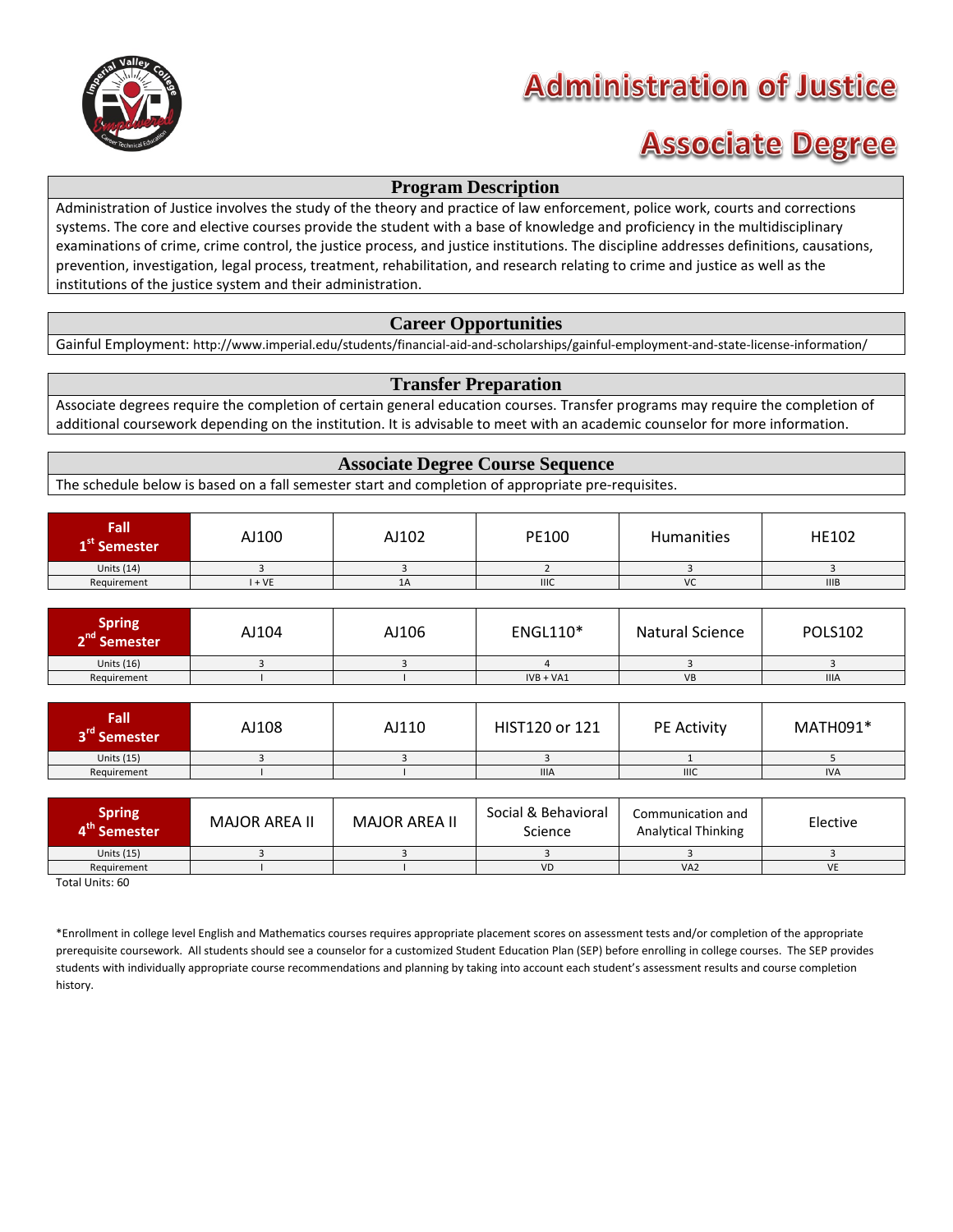

# **Administration of Justice Certificate**

## **Program Description**

Administration of Justice involves the study of the theory and practice of law enforcement, police work, courts and corrections systems. The core and elective courses provide the student with a base of knowledge and proficiency in the multidisciplinary examinations of crime, crime control, the justice process, and justice institutions. The discipline addresses definitions, causations, prevention, investigation, legal process, treatment, rehabilitation, and research relating to crime and justice as well as the institutions of the justice system and their administration.

## **Career Opportunities**

Gainful Employment: http://www.imperial.edu/students/financial-aid-and-scholarships/gainful-employment-and-state-license-information/

## **Certificate of Achievement**

Certificate programs are designed for students with personal or occupational goals who wish early employment.

## **Certificate Course Sequence**

The schedule below is based on a fall semester start and completion of appropriate pre-requisites.

| Fall<br>1 <sup>st</sup> Semester   | AJ100 | AJ102 | AJ110 | <b>ENGL110*</b> |  |
|------------------------------------|-------|-------|-------|-----------------|--|
| Units $(13)$                       |       |       |       |                 |  |
| Spring<br>2 <sup>nd</sup> Semester | AJ104 | AJ106 | AJ223 |                 |  |
| Units $(9)$                        |       |       |       |                 |  |

Total Units: 22

\*Enrollment in college level English and Mathematics courses requires appropriate placement scores on assessment tests and/or completion of the appropriate prerequisite coursework. All students should see a counselor for a customized Student Education Plan (SEP) before enrolling in college courses. The SEP provides students with individually appropriate course recommendations and planning by taking into account each student's assessment results and course completion history.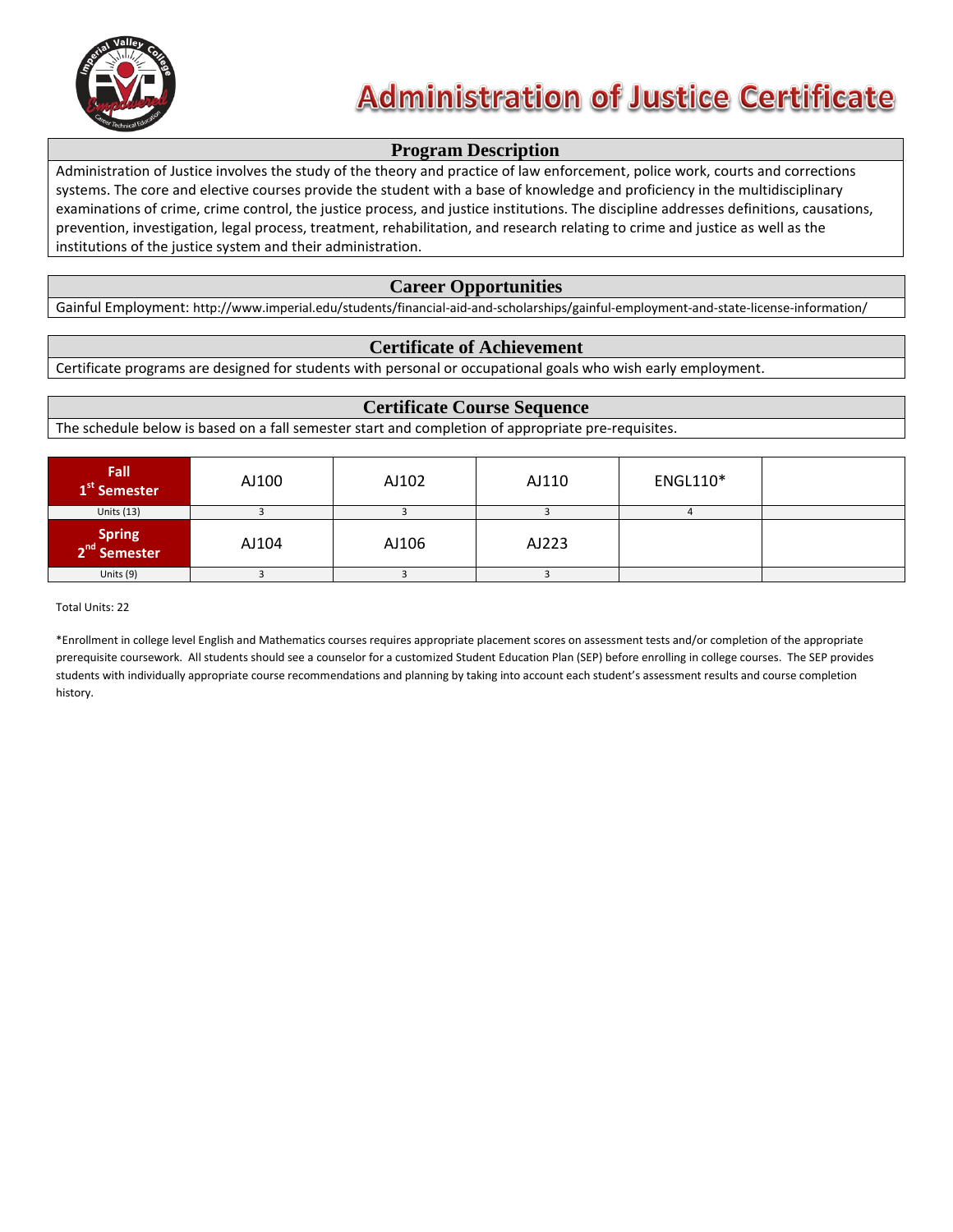|                | KEY: CB04 Credit Status (D=Degree Applicable, C=Not Degree Applicable, N=Noncredit); CB05 Transfer Status (A=UC and CSU, B=CSU Only, C=Nontransferrable); CB06 Min Units; CB07 Max Units;                               |              |                |                |              |                |             |             |            |                                   |           |                                                |
|----------------|-------------------------------------------------------------------------------------------------------------------------------------------------------------------------------------------------------------------------|--------------|----------------|----------------|--------------|----------------|-------------|-------------|------------|-----------------------------------|-----------|------------------------------------------------|
|                | CBO9 SAM (A=Apprenticeship, B=Adv Occupational, C=Clearly Occupational, D=Possibly Occupational, E=Non-Occupational); CB21 Prior to College Level; CB24 Program Status (1=Program applicable, 2=Not program applicable) |              |                |                |              |                |             |             |            |                                   |           |                                                |
|                |                                                                                                                                                                                                                         |              |                |                |              |                |             |             |            |                                   | Last Dept | Key: ES=Every Semester; PY=Per Year; EOY=Every |
| <b>Course</b>  | <b>Title</b>                                                                                                                                                                                                            | <b>CB04</b>  | <b>CB05</b>    | CB06 CB07      |              | <b>CB09</b>    | <b>CB21</b> | <b>CB24</b> | <b>CAP</b> | <b>Last COR Revision Revision</b> |           | Other Year; NO=Not Offered s=scheduled         |
| <b>ACR 101</b> | Air Conditioning and Refrigeration Systems                                                                                                                                                                              | D            | B              |                |              | 3C             |             |             | 20         | 10/6/2011                         |           | ES                                             |
| <b>ACR 102</b> | Residential Air Conditioning Systems                                                                                                                                                                                    | D            | ΙB             |                |              | 3C             | ΙY          |             | 20         | 10/6/2011                         |           | ES                                             |
| <b>ACR 103</b> | Air Conditioning Electrical Circuits and Controls                                                                                                                                                                       | D            | B              |                |              | 3 <sup>c</sup> |             |             | 20         | 10/6/2011                         |           | 1-2 PY                                         |
| <b>ACR 104</b> | Air Conditioning Heating Systems                                                                                                                                                                                        | D            | l B            |                |              | 3 <sup>c</sup> |             |             | 20         | 1/19/2012                         |           | 1-2 PY                                         |
| <b>ACR 105</b> | <b>Heat Load Calculation &amp; Measurements</b>                                                                                                                                                                         | D            | <b>B</b>       |                |              | 2 C            |             |             | 20         | 1/19/2012                         |           | ES                                             |
| <b>ACR 106</b> | Air Conditioning Ventilation Duct Systems                                                                                                                                                                               | D            | B              |                |              | 3 <sup>c</sup> | lY.         |             | 20         | 1/19/2012                         |           | 1-2 PY                                         |
| ADS 101        | Alcoholism, Intervention, Treatment & Recovery                                                                                                                                                                          | D            | B              | $\overline{3}$ |              | 3D             | Y           |             | 35         | 1/19/2012                         |           | 1-2 PY                                         |
| ADS 110        | Physiological Effects of Alcohol and Drugs                                                                                                                                                                              | D            | B              | 3              |              | 3C             | Y           |             | 35         | 1/19/2012                         |           | 1-2 PY                                         |
| ADS 120        | Introduction to Counseling                                                                                                                                                                                              | D            | B              | $\overline{3}$ |              | 3D             |             |             | 35         | 1/19/2012                         |           | ES                                             |
| ADS 130        | Group Leadership and Group Process                                                                                                                                                                                      | D            | B              |                |              | 3 <sup>c</sup> | lY.         |             | 35         | 1/19/2012                         |           | Spring                                         |
| <b>ADS 150</b> | Sociology of Minority Groups                                                                                                                                                                                            | D            | $\overline{A}$ |                |              | 3D             |             |             | 35         | 4/18/2013                         |           | <b>ES</b>                                      |
| ADS 176        | Sex and Gambling Addiction                                                                                                                                                                                              | D            | B              |                |              | 1D             |             |             | 35         | 1/19/2012                         |           | Fall                                           |
| <b>ADS 177</b> | <b>Anger Management</b>                                                                                                                                                                                                 | D            | B              |                |              | 1D             |             |             | 35         | 1/19/2012                         |           | Fall                                           |
| ADS 178        | Life Skills                                                                                                                                                                                                             | D            | B              |                |              | 1D             |             |             | 35         | 1/19/2012                         |           | Fall                                           |
| <b>ADS 200</b> | Family Counseling Approaches to Alcohol and Drug                                                                                                                                                                        | ID           | B              |                |              | 3C             |             |             | 35         | 1/19/2012                         |           | Spring                                         |
| ADS 210        | Crisis Intervention and Referral Techniques                                                                                                                                                                             | D            | B              |                |              | 3D             |             |             | 35         | 1/19/2012                         |           | Fall                                           |
| <b>ADS 220</b> | Practicum                                                                                                                                                                                                               | D            | B              |                |              | 3D             |             |             | 35         | 3/1/2012                          |           | ES xlst PSY                                    |
| ADS 221        | Practicum                                                                                                                                                                                                               | D            | B              |                |              | 3D             |             |             | 35         | 3/1/2012                          |           | <b>ES xlst PSY</b>                             |
| ADS 230        | Alcohol and Drug Prevention and Education                                                                                                                                                                               | D            | B              |                |              | 3D             |             |             | 35         | 3/1/2012                          |           | Spring                                         |
| ADS 240        | Ethics and Legal Standards in Addiction Counseling                                                                                                                                                                      | D            | l B            |                |              | 3 <sup>c</sup> |             |             | 35         | 4/18/2013                         |           | New-ES                                         |
| AG 080         | Pesticide Safety                                                                                                                                                                                                        | D            | C              |                |              | 1 <sup>c</sup> | Y           |             | 35         | 11/17/2011                        |           | 201120                                         |
| AG 110         | <b>Environmental Science</b>                                                                                                                                                                                            | D            | A              |                |              | 3D             | lY.         |             | 35         | 5/1/2014                          |           | <b>ES</b>                                      |
| AG 120         | Soil Science                                                                                                                                                                                                            | D            | $\overline{A}$ |                |              | 3D             | Y           |             | 28         | 12/1/2011                         |           | EOY                                            |
| AG 130         | <b>Agricultural Economics</b>                                                                                                                                                                                           | D            | Α              |                |              | 3D             | Y           |             | 35         | 11/3/2011                         |           | 201310; s201520                                |
| AG 132         | <b>Business Management</b>                                                                                                                                                                                              | D            | B              |                |              | 3C             | Y           |             | 35         | 12/1/2011                         |           | Fall xlst BUS                                  |
| AG 134         | <b>Agricultural Business Organization</b>                                                                                                                                                                               | D            | B              | 3              |              | 3C             | Y           |             | 35         | 12/1/2011                         |           | 201320                                         |
| AG 136         | Agricultural Sales and Service Management                                                                                                                                                                               | D            | B              |                |              | 3 <sup>c</sup> | Y           |             | 35         | 12/1/2011                         |           | 201320 s201510                                 |
| AG 138         | <b>Computer Applications in Agriculture</b>                                                                                                                                                                             | D            | B              |                |              | 3D             | Y           |             | 28         | 12/1/2011                         |           | EOY                                            |
| AG 140         | Principles of Plant Science                                                                                                                                                                                             | D            | A              |                |              | 4D             |             |             | 28         | 1/19/2012                         |           | EOY                                            |
| AG 142         | Introduction to Biofuel Input and Production                                                                                                                                                                            | D            | B              |                |              | 3 <sub>c</sub> | l Y         |             | 30         | 4/18/2013                         |           | New-201430 (7)                                 |
| AG 160         | Food & Fiber in a Changing World                                                                                                                                                                                        | D            | $\overline{B}$ |                |              | 3D             |             |             | 35         | 12/1/2011                         |           | 201310; s201510                                |
| AG 170         | Principles of Entomology                                                                                                                                                                                                | D            | А              |                |              | 3D             |             |             | 28         | 12/1/2011                         |           | 1 PY                                           |
| AG 220         | <b>Irrigation and Drainage</b>                                                                                                                                                                                          | D            | ΙB             | 31             |              | 3C             |             |             | 28         | 10/18/2012                        |           | <b>EOY Spring</b>                              |
| AG 230         | Fertilizers & Soil Amendments                                                                                                                                                                                           | D            | B              |                |              | 3 <sup>C</sup> | ΙY          |             | 35         | 12/1/2011                         |           | <b>EOY Spring</b>                              |
| AG 240         | <b>Field and Cereal Crops</b>                                                                                                                                                                                           | D            | B              |                |              | 4C             |             |             | 28         | 1/19/2012                         |           | <b>EOY</b>                                     |
| AG 250         | <b>Vegetable Crop Production</b>                                                                                                                                                                                        | D            | B              |                |              | 3B             |             |             | 35         | 1/19/2012                         |           | 201420 (15)                                    |
| AG 260         | Plant Protection and Integrated Pest Management                                                                                                                                                                         | D            | B              |                |              | 3C             |             |             | 28         | 1/19/2012                         |           | <b>EOY Fall</b>                                |
| AG 270         | Weeds and Weed Control                                                                                                                                                                                                  | D            | B              |                |              | 3C             | IY.         |             | 35         | 1/19/2012                         |           | <b>EOY Spring</b>                              |
| <b>AHP 060</b> | <b>Health Assistant</b>                                                                                                                                                                                                 | D            | $\mathsf{C}$   | 5.5            | $5.5\vert B$ |                |             |             | 15         | 3/6/2014                          |           | 201120; s201515                                |
| <b>AHP 062</b> | Home Health Aide                                                                                                                                                                                                        | $\mathsf{C}$ | IС             | 1.5            | 1.5B         |                | Y           |             | 20         | 1/19/2012                         |           | 201120                                         |
| <b>AHP 070</b> | Administratvie Medical Assistant I                                                                                                                                                                                      | D            | <b>C</b>       | 4.5            | $4.5$ D      |                | Y           |             | 28         | 2/20/2014                         |           | <b>ES</b>                                      |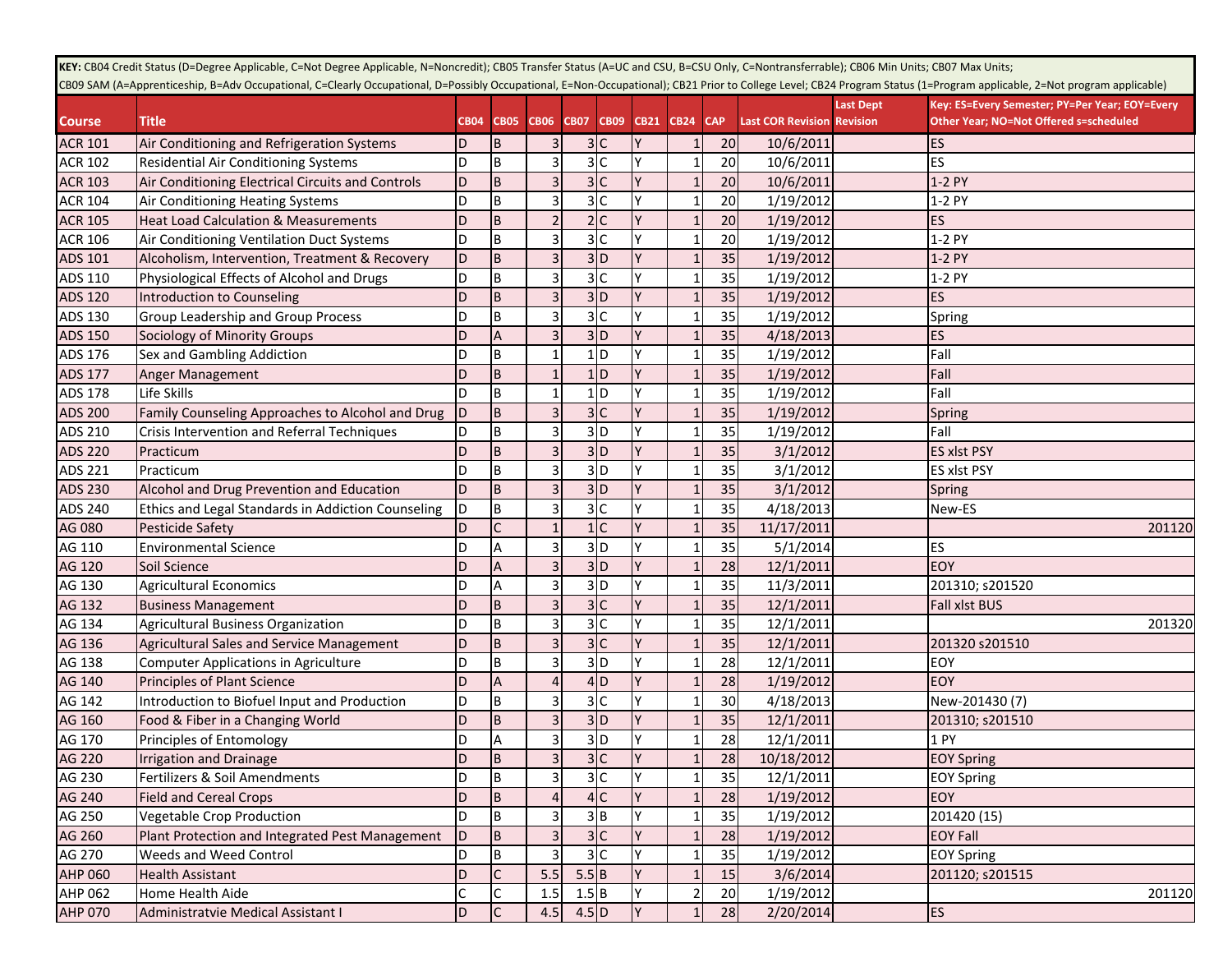# **IMPERIAL VALLEY COLLEGE Inactive Courses (12-13)**

|                        |     | DEPT   CR #   COURSE TITLE                                        | UNITS TF C-ID    |                |                 | <b>SAME AS NOTES/COMMENTS</b>                                         |
|------------------------|-----|-------------------------------------------------------------------|------------------|----------------|-----------------|-----------------------------------------------------------------------|
|                        |     | <b>INACTIVE COURSES AND TIME PERIOD</b>                           |                  |                |                 |                                                                       |
| <b>BIOL</b>            | 080 | Anatomy and Physiology Review                                     | 3.0              | 0              |                 | INACTIVE - 3-Yrs Begin 12-13 - Curr Mtg 11/17/11                      |
| <b>BIOL</b>            | 134 | Field Ecology & Conversvation Biology (W and/or Sum Prog<br>Only) | 3.0              | $\overline{2}$ |                 | INACTIVE - 3-Yrs Begin 12-13 - Curr Mtg 12/01/11                      |
| <b>BIOL</b>            | 142 | Ethnobotany: Plants & Human Cultures                              | 3.0              | 3              |                 | INACTIVE - 3-Yrs Begin 12-13 - Curr Mtg 12/01/11                      |
| <b>BUS</b>             | 140 | <b>Business Retailing</b>                                         | 3.0              | $\overline{2}$ |                 | INACTIVE - 3-Yrs Begin 12-13 - Curr Mtg 10/20/11                      |
| <b>BUS</b>             | 142 | <b>Practical Salesmanship</b>                                     | 3.0              | $\overline{2}$ |                 | INACTIVE - 3-Yrs Begin 12-13 - Curr Mtg 10/20/11                      |
| <b>DSPS</b>            | 020 | Math for Students with Learning Differences                       | $\overline{3.0}$ | $\mathbf{0}$   |                 | INACTIVE - 3-Yrs Begin 12-13 - Curr Mtg 11/03/11                      |
| <b>DSPS</b>            | 022 | Math for Students with Learning Differences                       | 3.0              | $\mathbf 0$    |                 | INACTIVE - 3-Yrs Begin 12-13 - Curr Mtg 11/03/11                      |
| <b>DSPS</b>            | 024 | Math for Students with Learning Differences                       | 3.0              | $\mathbf 0$    |                 | INACTIVE - 3-Yrs Begin 12-13 - Curr Mtg 11/03/11                      |
| <b>DSPS</b>            | 026 | Math for Students with Learning Differences                       | 3.0              | $\mathbf 0$    |                 | INACTIVE - 3-Yrs Begin 12-13 - Curr Mtg 11/03/11                      |
| <b>DSPS</b>            | 030 | Reading and Spelling for Students with Learning Differences       | 4.0              | $\mathbf 0$    |                 | INACTIVE - 3-Yrs Begin 12-13 - Curr Mtg 11/03/11                      |
| <b>DSPS</b>            | 032 | Reading and Spelling for Students with Learning Differences       | 4.0              | $\mathbf 0$    |                 | INACTIVE - 3 yrs Begin 12-13 - Curr Mtg 11/03/11                      |
| <b>DSPS</b>            | 034 | Reading and Spelling for Students with Learning Differences       | 4.0              | $\mathbf 0$    |                 | INACTIVE - 3-Yrs Begin 12-13 - Curr Mtg 11/03/11                      |
| <b>DSPS</b>            | 036 | Reading and Spelling for Students with Learning Differences       | 4.0              | 0              |                 | INACTIVE - 3-Yrs Begin 12-13 - Curr Mtg 11/03/11                      |
| <b>DSPS</b>            | 240 | <b>Understanding Exceptional Students</b>                         | 3.0              | $\overline{2}$ |                 | EDUC 240   INACTIVE - 3-Yrs Begin 12-13 - Curr Mtg 11/17/11           |
| <b>DSPS</b>            | 242 | Practicum Experience to Work with the Disabled Person             | $\overline{2.0}$ | $\overline{2}$ |                 | EDUC 242  INACTIVE - 3-Yrs Begin 12-13 - Curr Mtg 11/17/11            |
| <b>DSPS</b>            | 250 | Working with Autistic Children                                    | $\overline{3.0}$ | $\overline{2}$ |                 | EDUC 250  INACTIVE - 3-Yrs Begin 12-13 - Curr Mtg 11/17/11            |
| <b>EDUC</b>            | 240 | <b>Understanding Exceptional Students</b>                         | $\overline{3.0}$ | $\overline{2}$ |                 | DSPS 240  INACTIVE - 3-Yrs Begin 12-13 - Curr Mtg 11/17/11            |
| <b>ED<sub>DC</sub></b> | 242 | Practicum Experience to Work with the Disabled Person             | $\overline{2.0}$ | $\mathbf{2}$   | <b>DSPS 242</b> | INACTIVE - 3-Yrs Begin 12-13 - Curr Mtg 11/17/11                      |
| <b>EDUC</b>            | 250 | Working with Autistic Children                                    | 3.0              | $\overline{2}$ | <b>DSPS 250</b> | INACTIVE - 3-Yrs Begin 12-13 - Curr Mtg 11/17/11                      |
| <b>ENGL</b>            | 040 | Communication Skills for Healthcare Professionals I               | 5.0              | $\overline{0}$ |                 | INACTIVE - 3-Yrs Begin 12-13 - Curr Mtg 11/03/11                      |
| <b>ENGL</b>            | 041 | Communication Skills for Healthcare Professionals II              | 5.0              | $\mathbf 0$    |                 | INACTIVE - 3-Yrs Begin 12-13 - Curr Mtg 11/03/11                      |
| <b>ENGL</b>            | 052 | Individualized Reading Skills                                     | 1.0              | $\mathbf 0$    |                 | INACTIVE - 3-Yrs Begin 12-13 - Curr Mtg 12/01/11                      |
| <b>ENGL</b>            | 054 | <b>Mentored Reading Skills</b>                                    | 0.1              | $\mathbf 0$    |                 | INACTIVE - 3-Yrs Begin 12-13 - Curr Mtg 11/03/11                      |
| <b>GEOL</b>            | 120 | <b>Geology Field Studies</b>                                      | 3.0              | $\overline{2}$ |                 | INACTIVE - 3-Yrs Begin 12-13 - Curr Mtg 12/01/11                      |
| <b>JRN</b>             | 102 | Newspaper Production                                              | 3.0              | $\overline{2}$ |                 | INACTIVE - 3-Yrs Begin 12-13 - Curr Mtg 11/17/11                      |
| <b>JRN</b>             | 104 | Career Journalism                                                 | 3.0              | $\overline{2}$ |                 | INACTIVE - 3-Yrs Begin 12-13 - Curr Mtg 11/17/11                      |
| <b>JRN</b>             | 106 | Photojournalism                                                   | $\overline{3.0}$ | $\overline{2}$ |                 | INACTIVE - 3-Yrs Begin 12-13 - Curr Mtg 11/17/11                      |
| <b>JRN</b>             | 108 | <b>Critical Reasoning and Writing</b>                             | 3.0              | $\overline{2}$ |                 | INACTIVE - 3-Yrs Begin 12-13 - Curr Mtg 11/17/11                      |
| <b>SPAN</b>            | 116 | Spanish for Health Care Professionals                             | 3.0              | $\overline{2}$ |                 | INACTIVE - 3-Yrs Begin 12-13 - Curr Mtg 11/17/11                      |
| <b>MATH</b>            | 040 | Math Study Skills                                                 | 1.0              | $\mathbf 0$    |                 | INACTIVE - 3-Yrs Begin 12-13 - Curr Mtg 01/19/12                      |
| <b>MATH</b>            | 092 | <b>Graphing Calculators</b>                                       | 1.0              | 0              |                 | INACTIVE - 3-Yrs Begin 12-13 - Curr Mtg 01/19/12                      |
| <b>MATH</b>            | 113 | Mathematics Software - Geometer's Sketchpad                       | 1.0              | $\overline{2}$ |                 | INACTIVE - 3-Yrs Begin 12-13 - Curr Mtg 01/19/12                      |
| <b>MATH</b>            | 121 | Mathematics Software - Fathom                                     | 1.0              | $\overline{2}$ |                 | INACTIVE - 3-Yrs Begin 12-13 - Curr Mtg 01/19/12                      |
| <b>NURS</b>            | 214 | <b>Basic Arrhythmia Recognition</b>                               | 1.0              | $\overline{2}$ | <b>VN 214</b>   | INACTIVE - 3-Yrs Begin 12-13 - Curr Mtg 02/02/12                      |
| VN                     | 214 | <b>Basic Arrhythmia Recognition</b>                               | 1.0              | $\overline{2}$ | <b>NURS 214</b> | INACTIVE - 3-Yrs Begin 12-13 - Curr Mtg 02/02/12                      |
| PE                     | 163 | Song and Cheer                                                    | 2.0              | $\overline{3}$ |                 | INACTIVE - 3-Yrs Begin 12-13 - Curr Mtg 04/05/12; Repeatability moved |
|                        |     |                                                                   |                  |                |                 | to 1 (from 4) Eff 12-13 - Curr Mtg 05/03/12                           |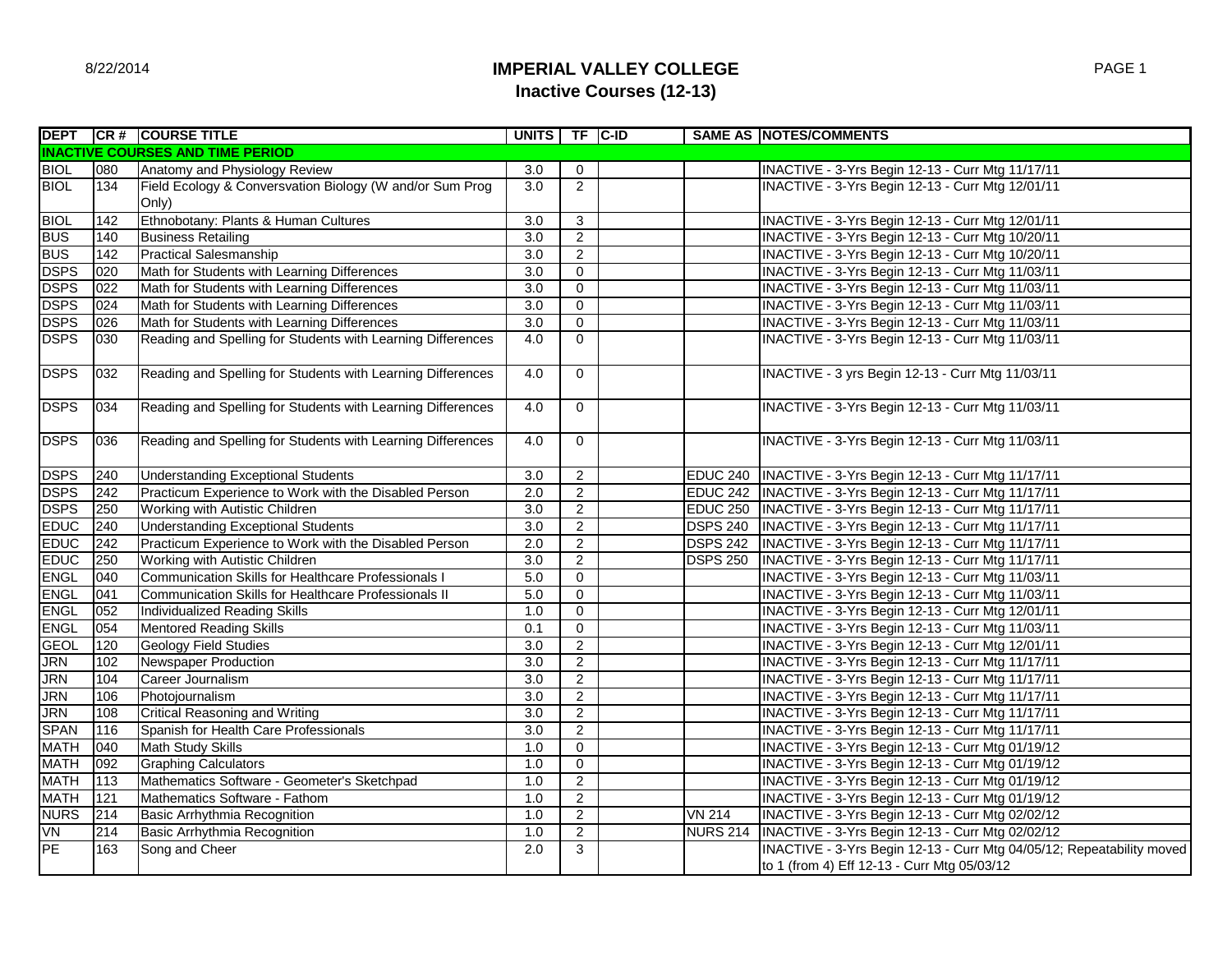# **IMPERIAL VALLEY COLLEGE Inactive Courses (12-13)**

| <b>DEPT</b>      | ICR# | <b>ICOURSE TITLE</b>                     | <b>UNITS</b> | <b>TF</b> | <b>C-ID</b> | <b>SAME AS NOTES/COMMENTS</b>              |
|------------------|------|------------------------------------------|--------------|-----------|-------------|--------------------------------------------|
|                  |      |                                          |              |           |             |                                            |
|                  |      |                                          |              |           |             |                                            |
| <b>NONCREDIT</b> |      |                                          |              |           |             |                                            |
| <b>BUS</b>       | 800  | Personal Improvement                     |              |           |             | INACTIVE 3 yrs - 12-13 - Curr Mtg 10/20/11 |
| <b>BUS</b>       | 801  | <b>Customer Services for Retailing</b>   |              |           |             | INACTIVE 3 yrs - 12-13 - Curr Mtg 10/20/11 |
| <b>BUS</b>       | 802  | <b>Sales Transactions</b>                | $0 - 36$     |           |             | INACTIVE 3 yrs - 12-13 - Curr Mtg 10/20/11 |
| <b>BUS</b>       | 803  | <b>Sales Calculations</b>                | $0 - 36$     |           |             | INACTIVE 3 yrs - 12-13 - Curr Mtg 10/20/11 |
| <b>BUS</b>       | 804  | <b>Computer Basics</b>                   | $0 - 27$     |           |             | INACTIVE 3 yrs - 12-13 - Curr Mtg 10/20/11 |
| <b>BUS</b>       | 820  | <b>Fundamentals of Supervision</b>       |              |           |             | INACTIVE 3 yrs - 12-13 - Curr Mtg 10/20/11 |
|                  | 821  | Managing Employee Performance            |              |           |             | INACTIVE 3 yrs - 12-13 - Curr Mtg 01/19/12 |
| BUS<br>BUS       | 822  | Enhancing Employee Performance           |              |           |             | INACTIVE 3 yrs - 12-13 - Curr Mtg 10/20/11 |
| <b>BUS</b>       | 823  | Harassment and Discrimination Prevention |              |           |             | INACTIVE 3 yrs - 12-13 - Curr Mtg 10/20/11 |
| <b>BUS</b>       | 824  | <b>Business Communication</b>            |              |           |             | INACTIVE 3 yrs - 12-13 - Curr Mtg 10/20/11 |
| <b>BUS</b>       | 830  | <b>Entrepreneurial Academy</b>           | 54           |           |             | INACTIVE 3 yrs - 12-13 - Curr Mtg 10/20/11 |
| <b>BUS</b>       | 835  | <b>Making Financial Decisions</b>        | 36           |           |             | INACTIVE 3 yrs - 12-13 - Curr Mtg 10/20/11 |
| <b>DSPS</b>      | 800  | <b>Social Skills</b>                     | 64           |           |             | INACTIVE 3 yrs - 12-13 - Curr Mtg 05/03/12 |
| <b>DSPS</b>      | 801  | <b>Critical Thinking</b>                 |              |           |             | INACTIVE 3 yrs - 12-13 - Curr Mtg 05/03/12 |
| <b>DSPS</b>      | 802  | Horseback Riding for the Disabled        | 48           |           |             | INACTIVE 3 yrs - 12-13 - Curr Mtg 05/03/12 |
| <b>DSPS</b>      | 803  | Arts and Crafts for the Disabled         |              |           |             | INACTIVE 3 yrs - 12-13 - Curr Mtg 05/03/12 |
| <b>DSPS</b>      | 804  | Accessing Social/Recreational Resources  |              |           |             | INACTIVE 3 yrs - 12-13 - Curr Mtg 05/03/12 |